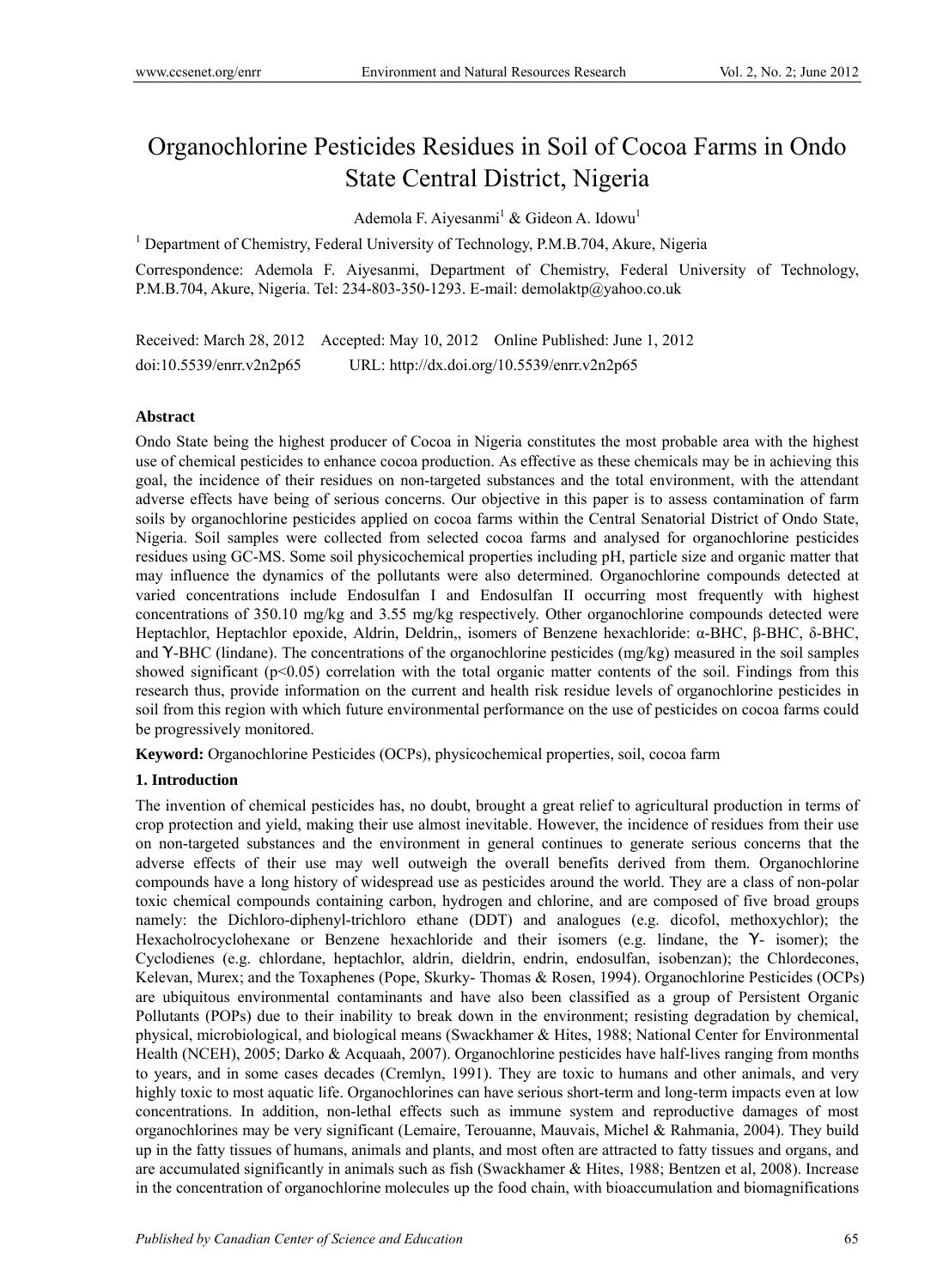taking place in higher organisms including man had been reported (Australian Department of Environment & Heritage (DEH), 1997; Ize-Iyamu, Abia & Egwakhide, 2007). Significant exposure occurs through the consumption of contaminated agricultural products containing residues of these pesticide or their degradation products (Hall, 1999). An estimated 3 million cases of pesticide poisoning occur each year world-wide with 95% of the fatal poisoning cases occurring in the developing countries (Pope et al, 1994). Despite the ban pronounced on most of these toxic organochlorine compounds, they are still being used in most developing nations both domestically and on agricultural crops. This continued use of organochlorine pesticides has remained a matter of international concern because of their persistence and long-distance carriage through oceanic currents and atmospheric transports (Bentzen et al, 2008; Caldas, Coelho, Souza & Siba, 1999). Osibanjo (1994) identified the high potency/efficacy and lower cost of organochlorine pesticides compared with alternative pesticides as the reasons for their continued use in most developing countries, including Nigeria. The main use of the pesticides in these countries is their application as insecticides on cash crops.

Ondo State is the highest producer of Cocoa in Nigeria, with an estimated output of 45,004.5 Metric Tonnes in 2007, representing 40% of the total cocoa production in Nigeria (Aikpokpodion, 2010; Ajayi, Afolabi, Ogunbodede  $\&$  Sunday, 2010). The State constitutes the most probable area with the highest agricultural use of pesticides in Nigeria, particularly in the extensive cocoa plantations found in the Central Senatorial District of the state. A survey of the local markets within this region confirmed the sales of pesticides containing organochlorines; mainly lindane, endosulfan, and heptachlor, and this not undermining the sales and use of other toxic organochlorines not openly displayed on market stalls or not bearing labels about their chemical composition. Unfortunately, the few available reports and reviews by Atuma and Okor (1985), Osibanjo and Bamgbose (1990), Osibanjo and Adeyeye (1995), Uyimandu (2002), Ize-Iyamu et al. (2007), Adeyemi, Ukpo, Anyakora and Unyimadu (2008) on the levels of organochlorine pesticides contamination of some parts of Nigeria provided no data about the Ondo State Central Senatorial District with presumably heavy use of organochlorine pesticides for cocoa production. It is therefore worthwhile to investigate the level of contamination of the various environmental phases within the region by organochlorine pesticides applied on the cocoa farms. Thus, the present study examines the level of Organochlorine Pesticides (OCPs) residues in the soil samples of some Cocoa- producing areas of Ondo State to complement the available data on pesticides residues levels in Nigerian soils

#### **2. Materials and Methods**

## *2.1 Study Area*

The study area for the research covers three major cocoa - producing local governments within the Ondo State Central Senatorial District where pesticides are applied on cocoa farms by farmers. The Local Government Area (LGA) include Akure South, Ifedore and Idanre (Figure. 1) located between  $07^0$  04' –  $07^0$  20' N and  $005^0$  06'-005<sup>0</sup> 14'E and are within the same geographical zone. Three farms (each covering approximately 2 hectares of land) were selected in each of the local governments and topsoil samples were taken at five randomly located points from each farm.

## *2.2 Sampling and Sample Preparation*

A standard stainless steel hand auger was used to take the topsoil samples at a depth of 20 cm because nutrients uptake by plants is usually within this horizon, which is also most prone to surface runoff into water bodies. Five randomly selected points within the farms in each of the three local government areas were sampled, given 15 soil samples per local government area and a total of 45 samples in all. All sampling points were geographically referenced with a Global Positioning System (Garmin 12 Model). The soil samples were air-dried in the laboratory for 2 weeks, picked for obvious non-soil and extraneous materials, ground in agate mortar and sieved through a 2 mm mesh. These were stored in black polythene bags prior analysis.

## *2.3 Physicochemical Analysis of Soil Sample*

The pH of the sieved soil samples in water was determined by the method of Hendershot, Lalande and Duquette (1993). The soil particle size was determined by hydrometer method described by Shedrick and Wang (1993), while the wet oxidation method of Walkley and Black described by Schulte (1995) was used to determine the organic carbon contents from which organic matter content was calculated.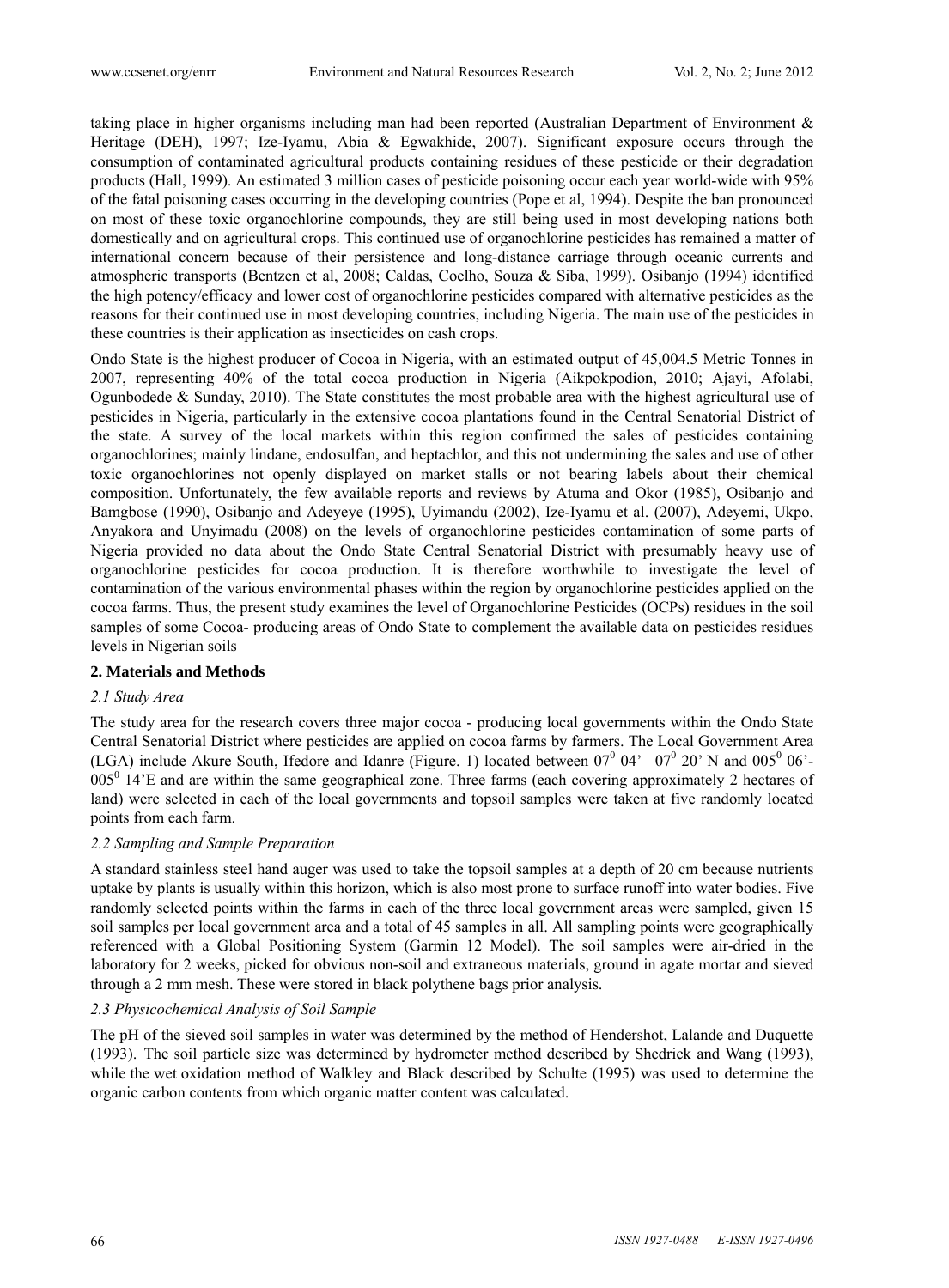

Figure 1. Ondo State map showing the study areas within the Central Senatorial District

## *2.4 Extraction of Organochlorine Residues from Soil Sample*

All the reagents used were of analytical grade and glass wares used for the study were cleaned as prescribed by Method 1699 of USEPA (2007). Extraction of the soil samples was carried out by the method described by Ize-Iyamu et al. (2007). 10 g of each sample and 20 g of anhydrous sodium sulphate were ground into dry powder. The ground sample was extracted with 150 ml of a mixture of Acetone and n-Hexane (2:1). After extraction, the extract was transferred into a round bottomed-flask connected to a pre-weighed receiver through a Liebig condenser and concentrated to about 20 ml on a water bath maintained between 50 and  $55^{\circ}$ C. The remaining solvent in the concentrated extract was evaporated using a rotary evaporator. The almost - dry extracts were cleaned up in a micro-columns as described in ASTM (1979). 2 g of activated silica gel was packed into a chromatographic micro-column of 10 mm internal diameter. and approximately 10 cm long. The silica gel was conditioned with 10 ml n-Hexane, while the sample extracts were dissolved in 5 ml n-Hexane before they were loaded onto the separate micro-column. Elution of each of the sample was done with 50 ml of ethyl-acetate: hexane mixture (9:1). The eluents were then concentrated on a rotary evaporator at about  $45^{\circ}$ C and under a gentle stream of nitrogen gas. The almost-dry concentrates were then dissolved in 2 ml acetone and were transferred into vials for subsequent injection into the Gas Chromatograph.

## *2.5 Sample Analysis for Organochlorine Pesticides Residues*

The internal standard technique was employed to analyse the extracted samples. The organochlorine standard containing a mixture of 14 organochlorine compounds of high putiry (alpha-BHC, beta-BHC, Lindane, delta-BHC, Heptachlor, Aldrin, Heptachlor – epoxide, Endosulfan I, p,p'- DDE, Dieldrin, Endrin, Endosulfan II, p,p'- DDT, and Endosulfan sulphate) was prepared at concentrations ranging from 0.100 to 2.000 ppm, with Anthracene, PCB-153, and PF-38 added as internal standards. The modern Shimadzu GC-MS QP-2010 was employed in analysing the standards and the calibration curve for each compound was prepared automatically. Both the control and main soil samples extract from clean –up were then analysed under the same conditions as for the standards, and in the Selective Ion Mode (SIM) with m/z values ranging from 65 to 274. The efficiency of the method was validated with recoveries of studies. Fortification of reference material without pesticides residues with four organochlorine compounds at two concentration levels 0.1 mg/kg and 1.0 mg/kg was carried out in triplicate and the same method of extraction and cleane-up was followed. Other quality assurance measures applied in the laboratory included rigorous contamination control procedures (washing and cleaning procedures), monitoring of blank levels of solvents and analysis of procedural blanks.

#### **3. Results and Discussions**

Tables 1 presents the physicochemical properties of the soil samples from the selected cocoa farms in the Ondo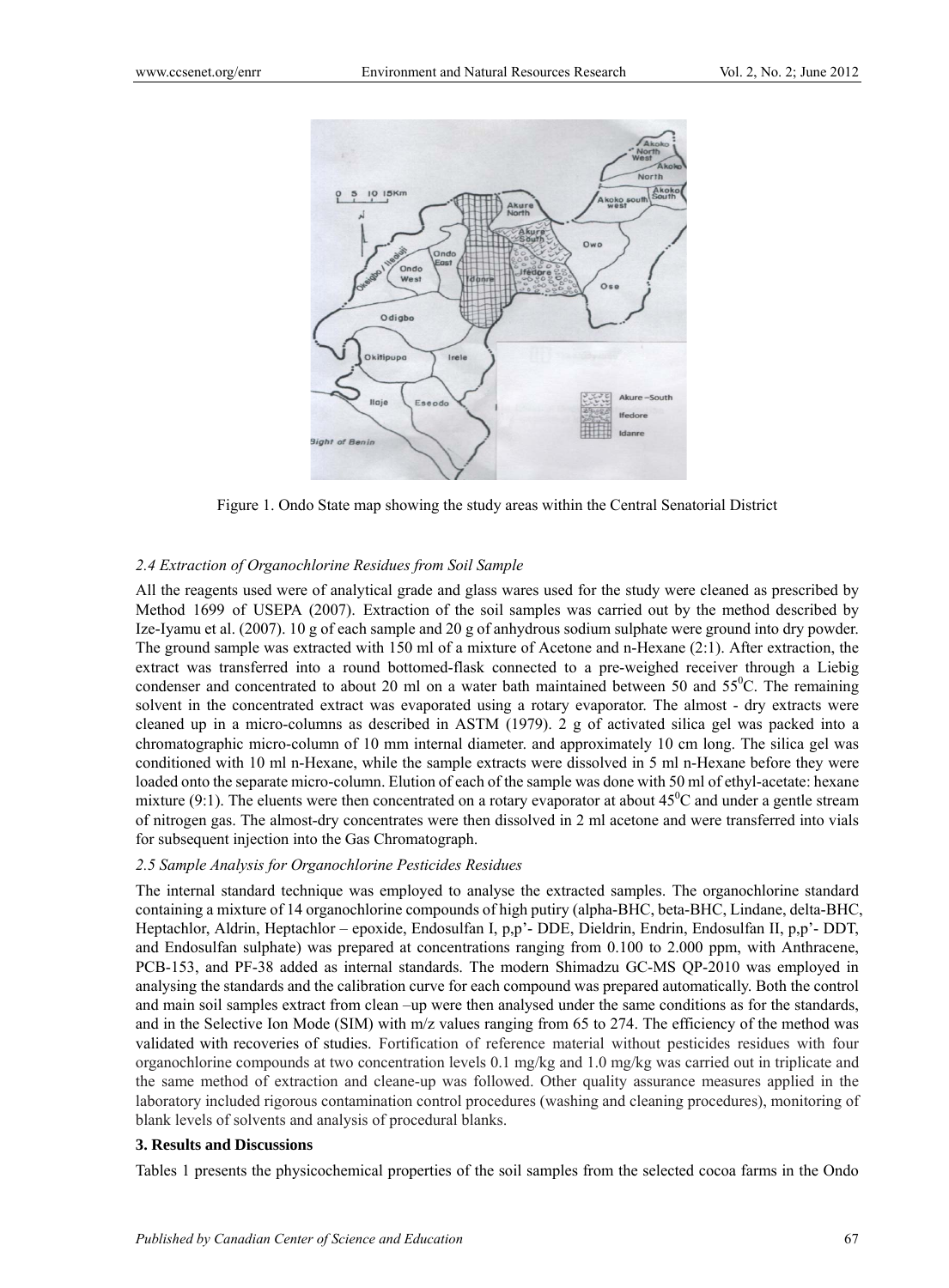Central Senatorial District and provide an insight into the nature of the soils being investigated. The soil particle size distribution reveals the textural class of the soils as mainly sandy – loamy (sand – silt), characteristic of most agricultural fields in region. The soil reaction (pH) varied from one location to another on the same farm as well as from farm to farm within the study area. Employing the classification of soil pH by Vitosh, John and Mengel (1995), the pH of the soil samples from Akure – South ranged from "slightly acidic" to "very slightly alkaline"; Ifedore from "strongly acidic" to "very slightly alkaline"; and Idanre from "very slightly acidic" to "very slightly alkaline". The marked variation in the pH values is not unexpected as many dynamic soil reactions utilizing  $H^+$  ions such as oxidation – reduction, complexation – dissociation, and sorption – desorption occur to a different extent in different parts of a soil (Sparks, 2003). The soil samples have relatively high Organic Matter content (OM) with reference to FAO classification of soil organic matter (FAO, 1990). Soil pH, organic matter and clay contents are known to influence the dynamics and behavior of both inorganic and organic pollutants in soil (Department of Petroleum Resources (DPR), 2002; Gale, Adams, Wixson, Loftin & Huang, 2004; Aiyesanmi, Tomori & Owolabi, 2008).

| Sample     | Sand $(\% )$    | Clay $(\% )$    | Silt $(\%)$     | pH            | 0.M           |
|------------|-----------------|-----------------|-----------------|---------------|---------------|
| <b>AKS</b> |                 |                 |                 |               |               |
| Range      | $59.42 - 67.48$ | $11.06 - 13.66$ | $20.83 - 27.60$ | $6.20 - 7.70$ | $3.61 - 8.07$ |
| Mean       | 63.30           | 12.08           | 24.61           | 7.19          | 5.33          |
| Std        | 2.48            | 0.85            | 1.95            | 0.49          | 1.37          |
| <b>IFD</b> |                 |                 |                 |               |               |
| Range      | $59.82 - 65.57$ | $12.25 - 16.07$ | $20.10 - 27.29$ | $4.90 - 7.50$ | $3.42 - 8.87$ |
| Mean       | 63.06           | 13.43           | 23.51           | 6.24          | 6.40          |
| Std        | 2.13            | 1.18            | 2.33            | 0.73          | 1.57          |
| <b>IDR</b> |                 |                 |                 |               |               |
| Range      | $65.26 - 68.93$ | $6.66 - 11.89$  | $20.47 - 26.26$ | $6.40 - 7.20$ | $3.51 - 8.16$ |
| Mean       | 66.66           | 10.97           | 22.43           | 6.88          | 5.80          |
| Std        | 1.22            | 5.68            | 1.55            | 0.19          | 1.84          |
|            |                 |                 |                 |               |               |

Table 1. Range and mean physicochemical characteristic of soil samples from the study area

 $AKS = Akure South$ ; IFD = Ifedore; IDR = Idanre

The observed Retention Times (RT) for each organochlorine compounds in the standard under the conditions employed are shown in Table 2. Percent recoveries of the four pesticides from fortified reference material extracts are presented in Table 3. Satisfactory results were obtained for all the pesticides at the two fortification levels. The organocchlorine pesticides were recovered in the range of 79 - 96% and 82 - 90% for 0.5 and 1.0 mg/kg, respectively. These results showed that the method has suitable range with good reproducibility.

Table 2. Retention time for various organochlorine compounds

| Standard               | Retention time (min) |
|------------------------|----------------------|
| $Alpha-BHC$            | 8.31                 |
| Beta – BHC             | 8.89                 |
| Lindane                | 8.99                 |
| Delta –BHC             | 9.58                 |
| Heptachlor             | 10.00                |
| Aldin                  | 10.64                |
| $Heptachlor - epoxide$ | 11.43                |
| Endosulfan I           | 12.10                |
| $P, P' - DDE$          | 12.44                |
| Dieldrin               | 12.61                |
| Endrin                 | 13.04                |
| Endosulfan II          | 13.31                |
| $P, P' - DDT$          | 13.96                |
| Endosulfan sulphate    | 14.03                |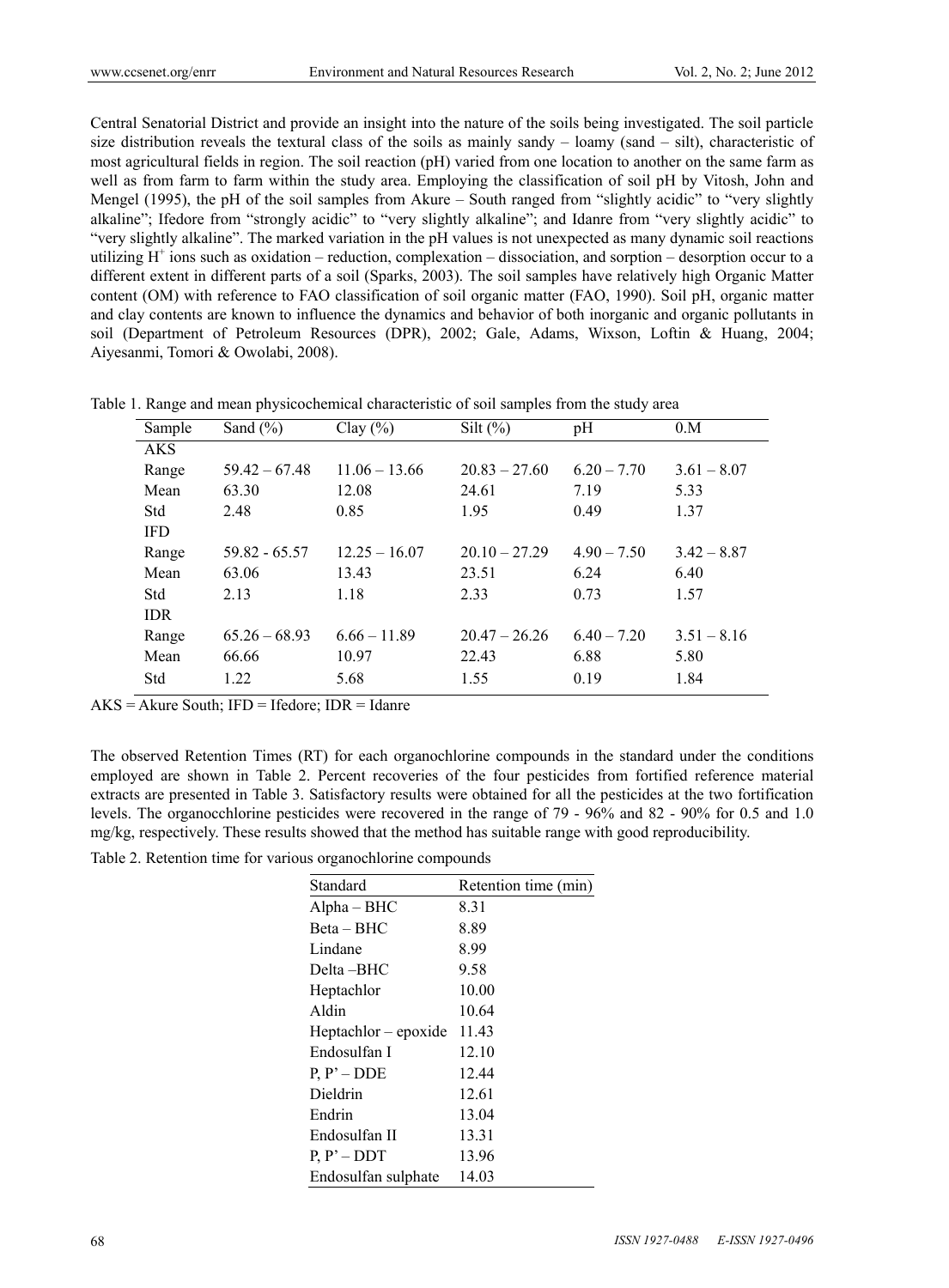| Pesticides        |       | Retention Time (min) Fortification Level (mg/kg) Recovery (%) |              |
|-------------------|-------|---------------------------------------------------------------|--------------|
| $\beta$ - BHC     | 8.89  | 0.1                                                           | $96 \pm 1.5$ |
|                   |       | 1.0                                                           | $89 \pm 2.0$ |
| Heptachlor        | 10.00 | 0.1                                                           | $92 \pm 0.7$ |
|                   |       | 1.0                                                           | $90 \pm 1.0$ |
| Endosulfan 112.10 |       | 0.1                                                           | $79 \pm 0.7$ |
|                   |       | 1.0                                                           | $82 \pm 1.3$ |
| <b>Dieldrin</b>   | 12.61 | 0.1                                                           | $84 \pm 1.7$ |
|                   |       | 1.0                                                           | $86 \pm 1.0$ |

Table 3. Percent recovery of selected organochlorine pesticides

The concentrations of the various organochlorine pesticides detected in the soil samples are presented in Tables 4, 5 and 6 for the respective local government areas. The specific organochlorine compounds detected in the samples and their concentrations differed markedly. The three isomers of Benzene hexachloride (BHC) or Hexa-chlorocyclohexane (HCH): α-BHC, β-BHC, and δ-BHC, were detected in few soil samples from Akure –south and Ifedore (AKS3, IFD13, IFD15), while no detectable levels of the isomers were found in the soil samples for Idanre. The measured concentrations of the three isomers of BHC (or HCH) are attributable to the use of the Ƴ- isomer (lindane) popularly called Gammalin 20, which is the only BHC isomer with powerful insecticidal action. This is because only Akure-South and Ifedore areas with detectable levels of lindane at 0.375mg/kg (in AKS15) and 0.217mg/kg (in IFD15) respectively, gave quantifiable levels of α, β, and δ –BHC, while lindane was not detected in all the samples from Idanre area. Five organochlorine compounds belonging to the cyclodiene group were also detected in the various samples. These are heptachlor, heptachlor epoxide, aldrin, dieldrin, and endosulfan. Heptachlor was found in the soil samples from only one of the farms in Ifedore area and at very high concentrations in soil samples from Akure-South. However, the metabolic product of heptachlor, heptachlor epoxide, appeared more frequently in the samples. The levels of heptachlor epoxide found in the samples may be directly related to the application of heptachlor on the farms, since heptachlor is only converted to heptachlor epoxide in plant and insect tissues. The epoxide is more chemically potent than heptachlor itself (Cremlyn, 1991). Aldrin and dieldrin were detected more frequently in the soil samples from Ifedore and Idanre areas and dieldrin at Akure South area. The two conformational isomers of endosulfan: α- endosulfan (endosulfan I) and β- endosulfan (endosulfan II) occurred most frequently compared to the other organochlorine compounds. Much higher concentrations of endosulfan I was found in the samples than the corresponding endosulfan II.

Table 4. Concentration of organochlorine pesticide residues (mg/kg) in soils from selected cocoa farms in Akure-South LGA

| Sample           |       |                               |       | (Lindane) |    |       |         |                                                                                              |       |       |         |
|------------------|-------|-------------------------------|-------|-----------|----|-------|---------|----------------------------------------------------------------------------------------------|-------|-------|---------|
| Code             |       | α-ΒΗΣ $\beta$ -ΒΗΣ δ-ΒΗΣ Υ-ΗΣ |       |           |    |       |         | Heptachlo Aldrin H. poxide $\frac{Endosulfan}{1}$ Dieldrin $\frac{Endosulfan}{11}$ Total OCP |       |       |         |
| AKS1             | nd    | nd                            | nd    | nd        | nd | nd    | nd      | nd                                                                                           | nd    | nd    | nd      |
| AKS <sub>2</sub> | nd    | nd                            | nd    | nd        | nd | nd    | nd      | 78.590                                                                                       | 0.078 | 0.245 | 78.910  |
| AKS3             | 0.008 | nd                            | 0.013 | nd        | nd | nd    | nd      | 0.083                                                                                        | nd    | 0.011 | 0.115   |
| AKS4             | nd    | nd                            | nd    | nd        | nd | nd    | 11.874  | 95.050                                                                                       | nd    | 1.133 | 108.060 |
| AKS <sub>5</sub> | nd    | nd                            | nd    | nd        | nd | nd    | 28.076  | 63.980                                                                                       | nd    | 0.871 | 92.930  |
| AKS <sub>6</sub> | nd    | nd                            | nd    | nd        | nd | nd    | 82.536  | 55.843                                                                                       | 0.064 | 0.065 | 138.510 |
| AKS7             | nd    | nd                            | nd    | nd        | nd | nd    | 45.642  | 81.031                                                                                       | 0.056 | nd    | 126.730 |
| AKS8             | nd    | nd                            | nd    | nd        | nd | nd    | nd      | nd                                                                                           | nd    | 0.013 | 0.013   |
| AKS9             | nd    | nd                            | nd    | nd        | nd | 0.100 | 93.713  | 167.825                                                                                      | 0.153 | 0.393 | 262.184 |
| AKS10 nd         |       | nd                            | nd    | nd        | nd | nd    | nd      | 0.077                                                                                        | nd    | 0.026 | 0.103   |
| AKS11 nd         |       | nd                            | nd    | nd        | nd | nd    | nd      | nd                                                                                           | nd    | 0.088 | 0.088   |
| AKS12 nd         |       | nd                            | nd    | nd        | nd | nd    | 85.796  | 85.796                                                                                       | nd    | 0.196 | 85.990  |
| AKS13 nd         |       | nd                            | nd    | nd        | nd | nd    | 94.069  | 94.069                                                                                       | nd    | 0.224 | 94.290  |
| $AKS14$ nd       |       | nd                            | nd    | nd        | nd | nd    | nd      | nd                                                                                           | nd    | 0.088 | 0.088   |
| AKS15 nd         |       | nd                            | nd    | 0.375     | nd | nd    | 109.901 | 109.901                                                                                      | nd    | 0.107 | 201.715 |

\* None organochlorine pesticide ; nd = Below instrument detection limit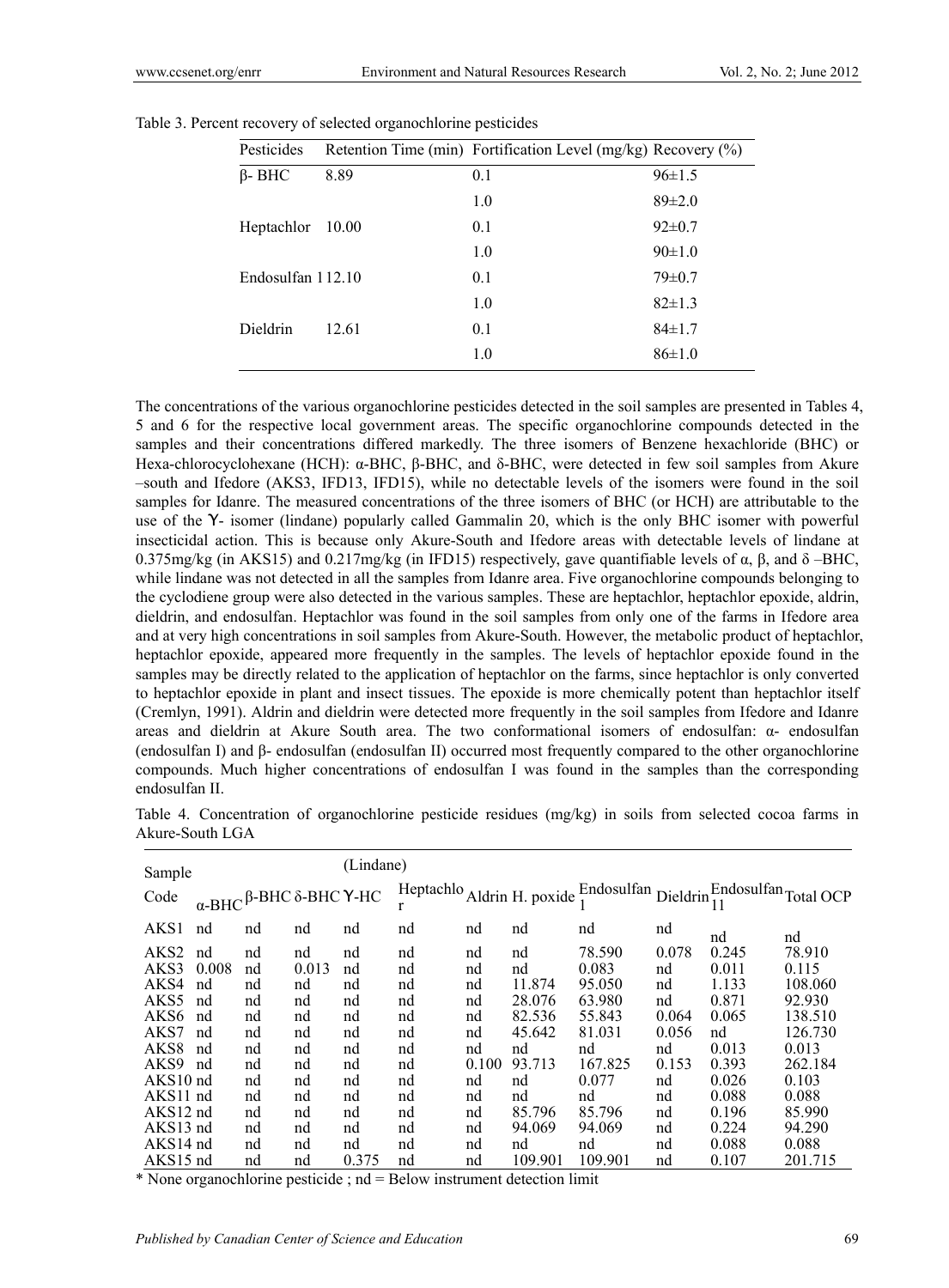AKS- Akure-South Area Soil Sample:  $1-5$  = Samples from Farm 1;  $6-10$  = Samples from farm 2;  $11-15$  = Samples from Farm 3

Table 5. ncentration of organochlorine pesticide residues (mg/kg) in soils from selected cocoa farms in Ifedore LGA

| Sample           |                       |       |       | (Lindane)         |                |       |             |                                                                   |       |                  |            |
|------------------|-----------------------|-------|-------|-------------------|----------------|-------|-------------|-------------------------------------------------------------------|-------|------------------|------------|
|                  | Code α-BHC β-BHCδ-BHC |       |       | Υ –<br><b>BHC</b> |                |       |             | Heptachlor Aldrin H. epoxide Endosulfan I Dieldrin $\frac{L}{II}$ |       | Endosulfan Total | <b>OCP</b> |
| IFD1             | nd                    | nd    | nd    | nd                | nd             | nd    | nd          | 150.782                                                           | nd    | 1.817            | 152.600    |
| IFD <sub>2</sub> | nd                    | nd    | nd    | nd                | nd             | nd    | nd          | nd                                                                | nd    | 0.041            | 0.041      |
| IFD3             | nd                    | nd    | 0.013 | nd                | nd             | nd    | nd          | 161.613                                                           | 0.439 | 1.225            | 163.280    |
| IFD4             | nd                    | nd    | nd    | nd                | nd             | nd    | nd          | 155.574                                                           | 0.367 | 1.633            | 157.570    |
| IFD5             | nd                    | nd    | nd    | nd                | nd             | 0.261 | nd          | 171.895                                                           | 0.449 | 1.711            | 174.320    |
| IFD <sub>6</sub> | nd                    | nd    | nd    | nd                | nd             | nd    | nd          | 263.129                                                           | 0.551 | 1.031            | 264.710    |
| IFD7             | nd                    | nd    | nd    | nd                | nd             | 0.223 | nd          | 129.873                                                           | 0.33  | 2.226            | 132.650    |
| IFD <sub>8</sub> | nd                    | nd    | nd    | nd                | nd             | 0.039 | nd          | 87.896                                                            | 0.252 | 2.530            | 90.710     |
| IFD9             | nd                    | nd    | nd    | nd                | nd             | nd    | nd          | 98.000                                                            | 0.221 | 2.052            | 100.270    |
| IFD10 nd         |                       | nd    | nd    | nd                | nd             | 0.027 | nd          | 261.301                                                           | 0.489 | 1.076            | 262.890    |
| IFD11 nd         |                       | nd    | nd    | nd                | nd             | 0.035 | nd          | 111.795                                                           | 0.118 | 1.646            | 113.590    |
| IFD12 nd         |                       | nd    | nd    | nd                | nd             | nd    | nd          | 141.613                                                           | 0.054 | 0.227            | 141.890    |
| IFD13 0.295      |                       | 0.617 | 1.075 | nd                | nd             | nd    | 0.2873      | 350.100                                                           | 0.211 | 0.063            | 352.650    |
| IFD14 nd         |                       | nd    | nd    | nd                | 2.493          | nd    | nd          | nd                                                                | nd    | nd               | 2.490      |
| IFD15 nd         |                       | nd    | 0.321 | 0.0217 0.134      |                |       | 0.219 0.028 | nd                                                                | nd    | 0.159            | 0.880      |
| <b>JAN T</b>     |                       | 11    |       |                   | $\mathbf{D}$ 1 |       |             |                                                                   |       |                  |            |

\*None organochlorine pesticide ; nd = Below instrument detection limit

IFD – Ifedore Area Soil Sample: 1-5= Samples from Farm 1; 6-10= Samples from farm 2; 11-15 = Samples from Farm3

Table 6. Concentration of organochlorine pesticide residues (mg/kg) in soils from selected cocoa farms in Idanre LGA

| sample            |    |    |    | (Lindane) |    |            |              |         |       |       |                                                                                            |
|-------------------|----|----|----|-----------|----|------------|--------------|---------|-------|-------|--------------------------------------------------------------------------------------------|
| Code              |    |    |    |           |    |            |              |         |       |       | α-BHCβ-BHCδ-BHCY - BHCHeptachlorAldrinH. epoxideEndosulfan IDieldrinEndosulfan IITotal OCP |
| IDR1              | nd | nd | nd | nd        | nd | $0.141$ nd |              | 221.252 | 0.085 | 0.411 | 221.89                                                                                     |
| IDR <sub>2</sub>  | nd | nd | nd | nd        | nd | nd         | nd           | 215.672 | nd    | 0.344 | 216.020                                                                                    |
| IDR <sub>3</sub>  | nd | nd | nd | nd        | nd | nd         | nd           | nd      | nd    | 0.028 | 0.028                                                                                      |
| IDR4              | nd | nd | nd | nd        | nd | nd         | nd           | nd      | nd    | 0.015 | 0.015                                                                                      |
| IDR5              | nd | nd | nd | nd        | nd | nd         | nd           | 282.337 | 0.123 | 0.180 | 282.640                                                                                    |
| IDR <sub>6</sub>  | nd | nd | nd | nd        | nd | $0.068$ nd |              | 210.749 | nd    | 0.343 | 211.160                                                                                    |
| IDR7              | nd | nd | nd | nd        | nd | nd         | nd           | 46.937  | nd    | 3.551 | 50.490                                                                                     |
| IDR8              | nd | nd | nd | nd        | nd | $0.491$ nd |              | 202.530 | nd    | 0.339 | 203.360                                                                                    |
| IDR9              | nd | nd | nd | nd        | nd | nd         | nd           | 243.038 | nd    | 0.415 | 243.450                                                                                    |
| IDR <sub>10</sub> | nd | nd | nd | nd        | nd | $0.154$ nd |              | nd      | 0.013 | 0.026 | 0.190                                                                                      |
| IDR11             | nd | nd | nd | nd        | nd | $0.171$ nd |              | nd      | 0.013 | 0.018 | 0.200                                                                                      |
| IDR12 nd          |    | nd | nd | nd        | nd | $0.120$ nd |              | nd      | 0.022 | 0.016 | 0.160                                                                                      |
| IDR13 nd          |    | nd | nd | nd        | nd | nd         | nd           | nd      | nd    | 0.012 | 0.012                                                                                      |
| IDR14 nd          |    | nd | nd | nd        | nd |            | 1.061 0.0758 | nd      | 0.037 | 0.010 | 1.190                                                                                      |
| IDR15 nd          |    | nd | nd | 0.375     | nd | $0.092$ nd |              | 59.312  | 0.202 | 0.791 | 60.400                                                                                     |

\* None organochlorine pesticide ; nd = Below instrument detection limit

IDR – Idanre Area Soil Sample: 1-5= Samples from Farm 1; 6-10= Samples from farm 2; 11-15= Samples from Farm 3

The much higher concentrations of endosulfan I relative to those of endosulfan II in the samples may be attributed to two reasons. Firstly, the manufactured technical endosulfan normally contains about 67%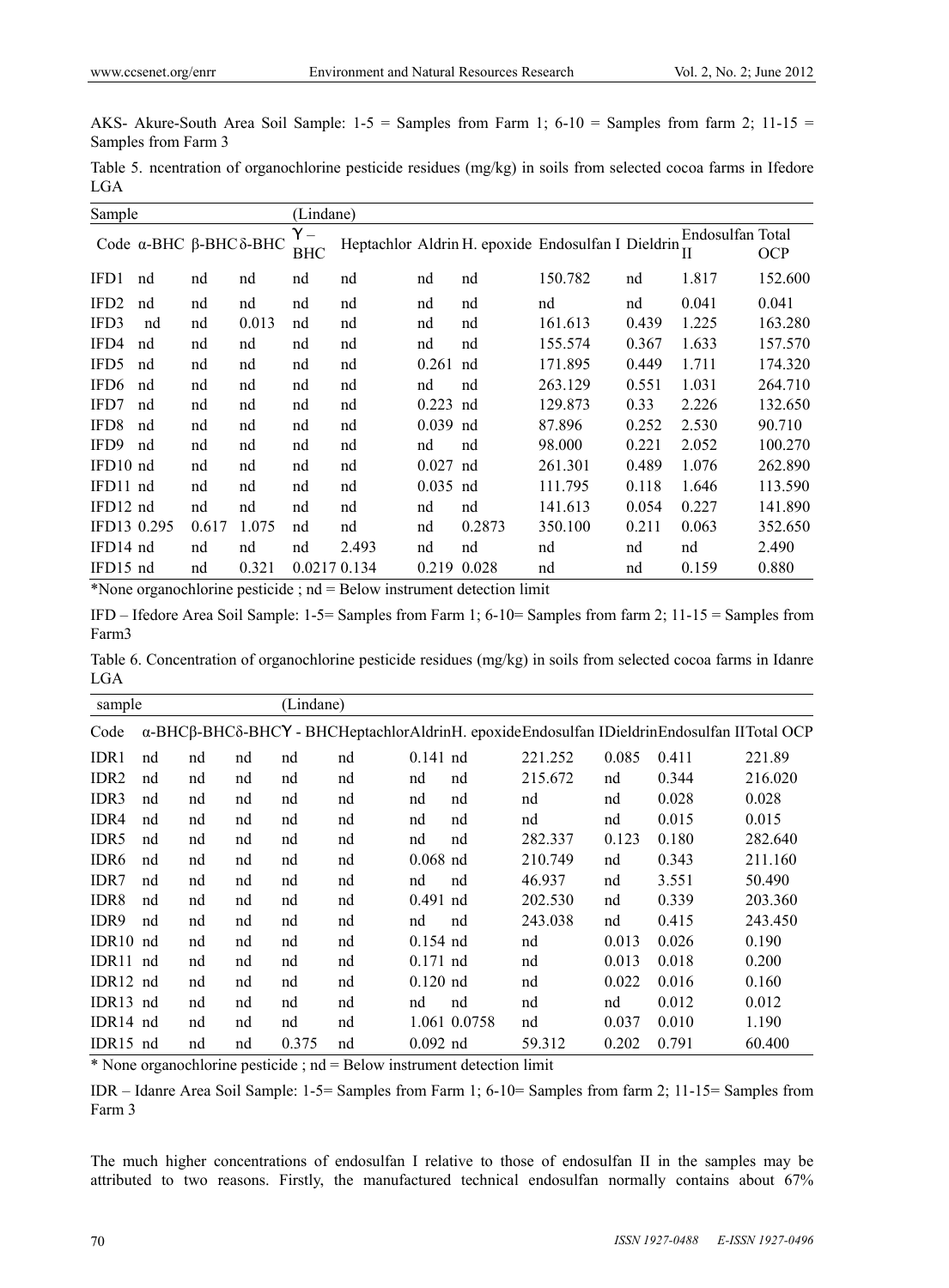endosulfan I by mass of the total endosulfan content, while endosulfan II constitutes only 32% (World Health Organisation (WHO), 1990). It is, therefore, not unexpected that more of endosulfan I would be found in the environment wherever the pesticide is applied. Secondly, endosulfan I is thermally stable while endosulfan II is unstable and may be slowly converted to endosulfan I in the environment (Hapeman, Schmidt & Rice, 1997; Rice, Hapeman & Chernyak, 1997). However, the high concentrations of endosulfan I and II detected in the samples may be an indication of recent application of the pesticides on some of the cocoa farms, as endosulfan is easily degraded and does not accumulate in the environment unlike most other organochlorines (Cremlyn, 1991). This observation is further corroborated by the fact that endosulfan sulphate, which is the primary degradation product of endosulfan was not detected.

The occurrence and level of some of the organochlorine compounds: α-BHC, β-BHC, δ-BHC, Ƴ-BHC (lindane), heptachlor, heptachlor epoxide, endosulfan I, endosulfan II, aldrin and dieldrin found in the soil samples from these farms are worrisome. Apart from the potential danger they may pose to the soil organisms, there is also the possibility of translocation of these residues from the soil into cocoa fruits through the root system, and into other crops like vegetables that are commonly intercropped within cocoa farms, thereby constituting serious health risks (Townsend & Specht, 1975; Quintero et al., 2008). Contamination of surrounding water bodies by pesticides residues through runoff from contaminated farm soils is also likely as widely reported (Castilho, Fenzl, Guillen & Nascimento, 2000; Konstantinou, Hela, & Albanis, 2006; Pazou et al., 2006; Sarkar et al., 2008).

Correlation analysis carried out to examine the relationship between the soil physico–chemical properties and the quantity of organochlorine pesticide (OCP) residues measured in the soil matrices is presented in Table 7. The resulting correlation coefficients between soil physico-chemical properties and the mean total organochlorine pesticides residues, revealed high significant ( $p<0.05$ ) correlation only between the organic matter content and the OCP measured in the soil throughout the entire study area. This suggests that pesticides residues levels in the soil are possibly more associated with organic matter content of the soil, and which could be attributed to the fact that organochlorine pesticide molecules have high tendency of binding to organic carbons in soil, similar to fats or lipids of plants and animals as reported by Swackhamer et al. (1988) and Bentzen et al. (2008). The observed correlations coefficients between other measured physico-chemical parameters of the soil and the OCP showed no significant correlation, indicating little influence of these soil characteristics on the OCP level.

|                 |           | Sand $(\%)$ Clay $(\%)$ Silt $(\%)$ |                               | pH                          | O.M (%)          |
|-----------------|-----------|-------------------------------------|-------------------------------|-----------------------------|------------------|
| AKS TOCP        | $-0.3135$ | 0.3514                              | 0.2466                        |                             | $-0.364$ 0.9302* |
| <b>IFD TOCP</b> | $-0.0175$ | 0.2785                              | $-0.1254$ $-0.4556$ $0.9596*$ |                             |                  |
| <b>IDR TOCP</b> | 0.1680    | $-0.3384$                           |                               | $0.2585 - 0.3015 - 0.9476*$ |                  |

Table 7. Pearson correlation of soil physico-chemical properties with total organochlorine pesticides residues concentrations

\* Significant correlation at p <0.05

TOCP = Mean total organochlorine pesticides

## **4. Conclusion**

This study has provided data on the level of contamination of farm soils by organochlorine pesticides applied on cocoa farms within the Central Senatorial District of Ondo State. Varied concentrations α-BHC, β-BHC, δ-BHC, Ƴ-BHC (lindane), heptachlor, heptachlor epoxide, endosulfan I, endosulfan II, aldrin and dieldrin were found in the different samples. In particular, the concentrations and frequency of occurrence of endosulfan I, endosulfan II, heptachlor epoxide and aldrin in the soil samples were very high and are of serious concern. Apart from the potential danger they may pose to the soil organisms, their possible translocation into edible parts of crops and emission into surrounding water bodies have elicited a great deal of interest as these are currently being investigated.

#### **Acknowledgement**

The authors wish to acknowledge the technical assistance rendered by the Chemical Laboratory of the National Food and Drug Administration and Control, Oshodi, Nigeria

#### **References**

Adeyemi, D., Ukpo, G., Anyakora, C. & Unyimadu, J. P. (2008). Organochlorine pesticide residues in fish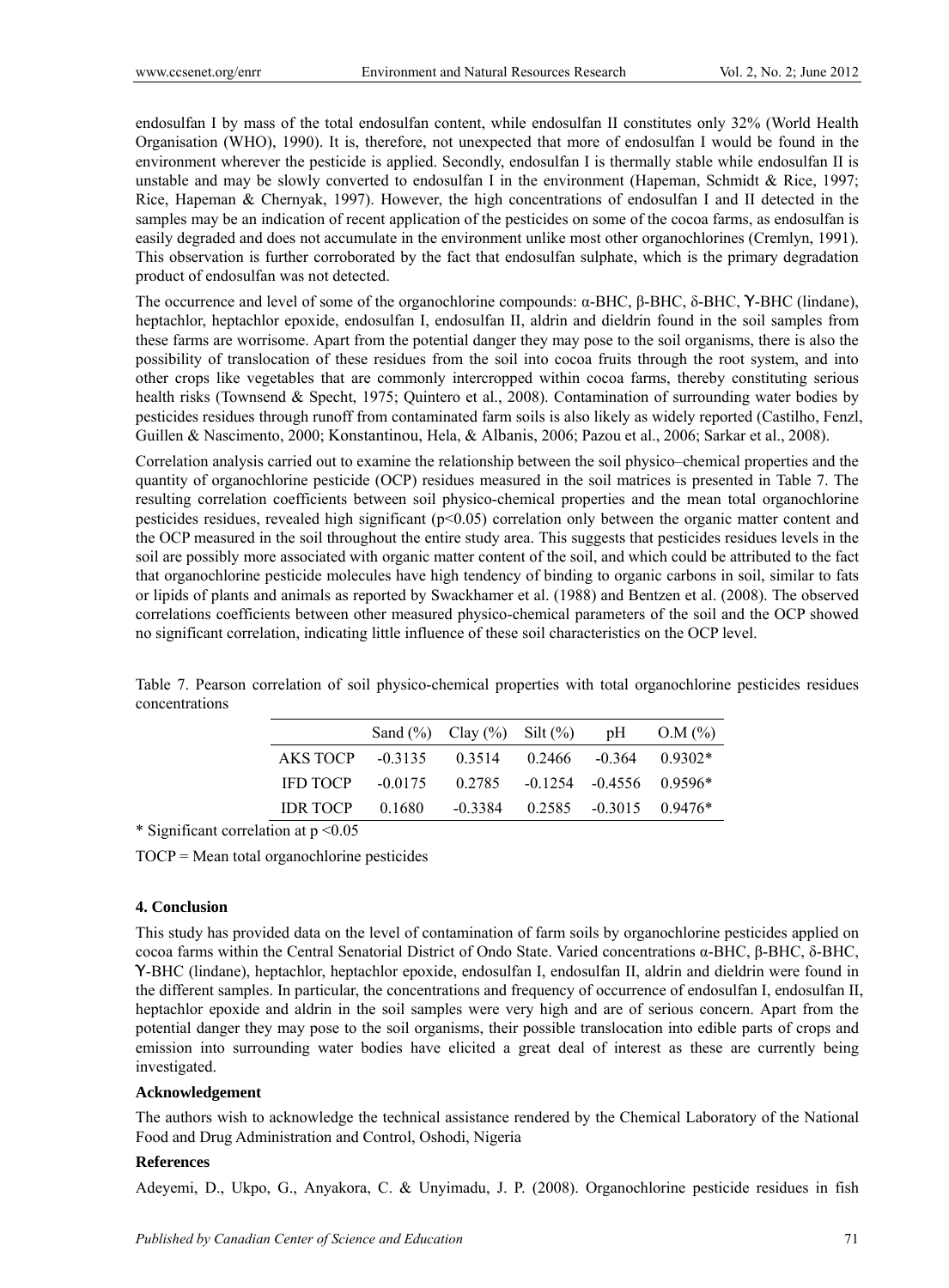samples from Lagos Lagoon, Nigeria. *American Journal of Environmental Science, 4* (6), 649-653.

- Aikpokopodion, P. E. (2010). Nutrients dynamics in cocoa soils, leaf, and beans in Ondo State, Nigeria. *Journal of Agricultural Science, 1*(1), 1-9.
- Aiyesanmi, A. F., Tomori, W. B., & Owolabi, B. J. (2008). Relative partitioning of some heavy metals in dumpsite soil using chemical speciation technique. *International Journal of Chemical Sciences, 1*(1), 96-104.
- Ajayi, J. R., Afolabi, M. O., Ogunbodede, E. F., & Sunday, A. G. (2010). Modelling rainfall as a constraining factor for cocoa yield in Ondo State. *American Journal of Science and Industrial Research, 1*(2), 127-134. http://dx.doi.org/10.5251/ajsir.2010.1.2.127.134
- ASTM, (1979).The American Society for testing and Material, Method D 3086-79. Standard Test Method for Organochlorine in Water. Additional clean-up procedure using silica gel.
- Atuma, S., & Okor, D. (1985). Gas chromatographic determination of pentacholrophenol in human blood and urine. *Bulletin of Environmental Contamination and Toxicology, 62*, 199-206.
- Bentzen, T. W., Follman, E. H., Amstrup, S. C., York, G. S, Woller, M. J., Muir, D. C. G., & O'Hara, T. M. (2008). Dietary biomagnification of organochlorine contaminants in Alaskan polar bears. *Canadian Journal of Zoology. 86* (3), 177-191.
- Caldas, E. D., Coelho, R. L. C., Souza, K. R., & Siba, S. C. (1999). Organochlorine pesticides in water, sediment and fish of Paranoia Lake of Brasilia, *Brazil. Bulletin of Environmental Contamination and Toxicology, 62*, 199-206. http://dx.doi.org/10.1007/s001289900860
- Castilho, J. A. A., Fenzl, N., Guillen, S. M., & Nascimento, F. S. (2000). Organochlorine and organophosphorus pesticide residues in the Atoya river basin, Chinandega, Nicaragua. *Environmental Pollution, 110*, 523-533. http://dx.doi.org/10.1016/S0269-7491(99)00277-8
- Cremlyn, R. J. (1991). Agrochemicals Preparation and Mode of Action, New York, NY: John Wiley & Sons.
- Darko, G., & Acquaah, S. O. (2007). Levels of organochlorine pesticide residues in meat. *International Journal of Environmental Science and Technology, 4*(4), 521-524.
- DEH. (1997). Scheduled Waste Fact Sheet on Organochlorine Pesticides.
- DPR. (2002). Environmental Guidelines and Standards for the Petroleum Industry in Nigeria (Revised edition), Department of Petroleum Resources, Ministry of Petroleum and Mineral Resources.
- FAO (1990). Guideline for Soil Description. 3rd ed. (Review). Soil Resources Management and Conservation Services. Land and Water Development Division FAO Rome.
- Gale, N. L., Adams, C. D., Wixson, B. G., Loftin, K. A., & Huang, Y. (2004). Lead, zinc, copper and cadmium in fish and sediments from the Rig River and Flat River Creek of Missouri's Old Lead Belt. *Environmental Geochemistry and Health, 26*, 37-49. http://dx.doi.org/10.1023/B:EGAH.0000020935.89794.57
- Hall, R. C. W. (1999). Long term psychological and neurological complications of lindane poisoning. *Psychosomatics, 40*(6), 513-517. http://dx.doi.org/10.1016/S0033-3182(99)71191-6
- Hapeman, C. J., Schmidt, W. F., & Rice, C. P. (1997). Structural and thermodynamic considerations in the isomeric conversion of endosulfan. 213th National Meeting of the American Chemical Society, San Francisco, California, USA, April 13-17, 1997. Abstracts of Papers: American Chemical Society 213 (1-3).
- Hendershot, W. H., Lalande, H., & Duquette, M. (1993). Soil reaction and exchangeable acidity. In (M. R. Carter Ed.) Soil Sampling and Methods of Analysis for Canadian Society of Soil Science, London: Lewis, pp. 141-145.
- Ize-Iyamu, O. K., Abia, I. O., & Egwakhide, P. A. (2007). Concentrations of residues from organochlorine pesticides in water and fish from some rivers in Edo State, Nigeria. *Internationa. Journal of Physical Sciences, 2*, 237-241.
- Konstantinou, I. K., Hela, D. G., & Albanis, T. A. (2006). The status of pesticide pollution in surface waters (rivers and lakes) of Greece. Part I. Review on occurrence and levels. *Environmental Pollution, 141*(3), 555-570.
- Lemaire, G., Terouanne, B., Mauvais, P., Michel, S., Rahmania, R. (2004). Effect of organochlorine pesticides on human androgen receptor activation in-vitro. Toxicology and Applied Pharmarcology, 196, 235-246. http://dx.doi.org/10.1016/j.taap.2003.12.011